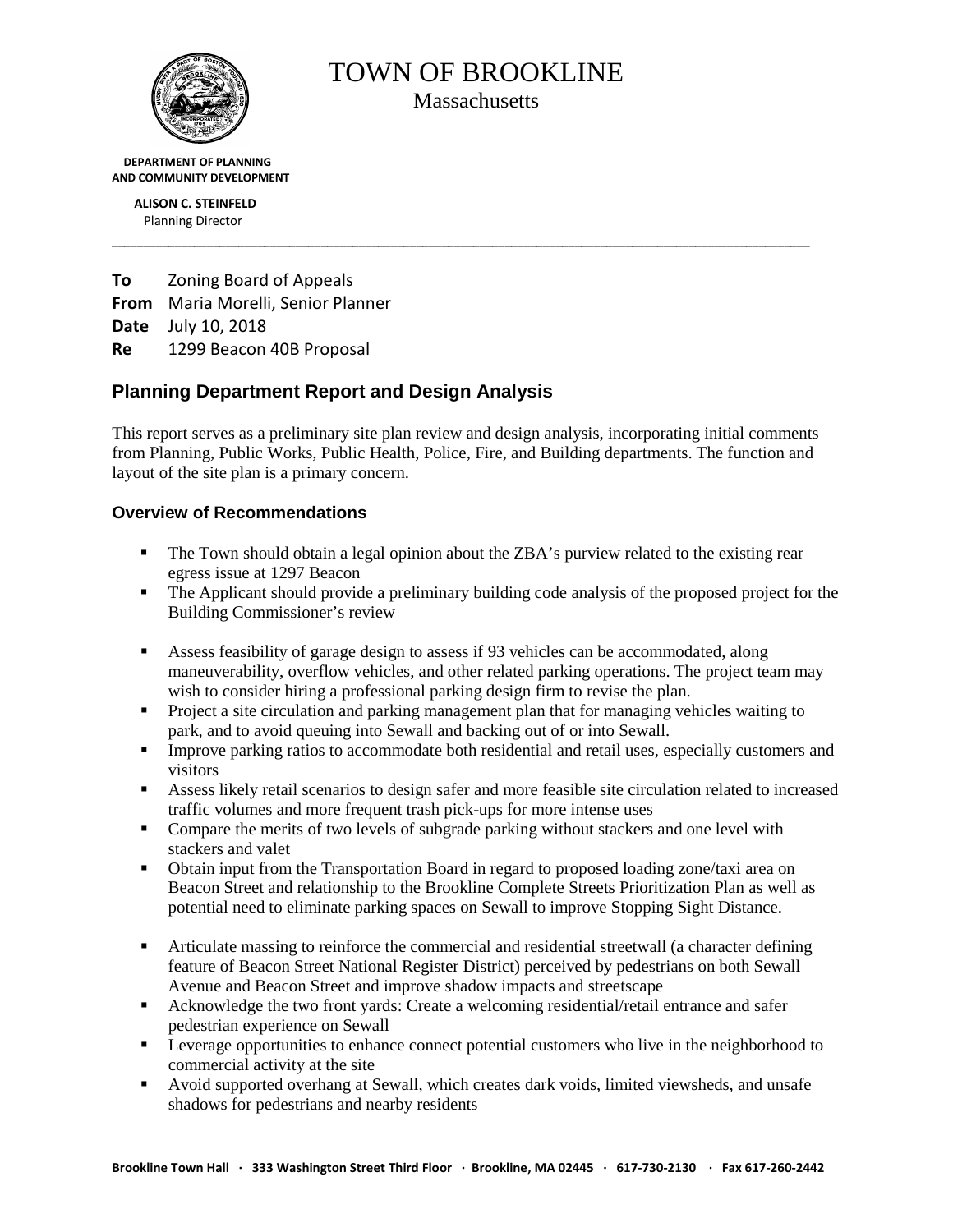- Reconsider floor to ceiling height windows of units to de-emphasize verticality and to improve energy efficiency (and still maintain desirable features for target market).
- **IMPROVE SEEDACKS TO reduce impact on abutter at 1297 Beacon**
- **Provide rubbish/recycling plan for Public Health Department's review; needs will vary widely** depending on retail uses

### **Existing Conditions**

#### **Site Conditions**

The site is located in the General Business G-1.75 zoning district in Coolidge Corner at the Beacon Street-Pleasant Street intersection and on the block bounded by Beacon Street, Sewell Avenue, and Harvard and Charles Streets. The one- to two-story commercial brick building (12,200 sf) houses Neena's Lighting retail store. The majority of the 18,600 sf parcel is a surface parking lot with about 27 parking spaces for customers, half of which are leased to the abutting Trader Joe's. Customers can access Neena's from the Beacon Street or the parking lot entrance off Sewall Avenue. An 18 foot wide curb cut accommodates one driveway along a curved stretch of Sewall with a gentle cross-slope. To the east, the building is connected to its abutters by a firewall. There is a four- to ten-foot setback at the property line to the west. The shape of the lot is rectangular with a jog on the east side that wraps behind the parcel at 1297 Beacon. This awkward configuration has led to a longstanding rear egress-potential trespass issue between the two properties (see "**Building Code Violations"** below).

#### **Two Front Yards**

The site has two front yards, on Beacon Street and on Sewall Avenue. As described under "Context and Streetscape" below, the development pattern and zoning of Beacon Street consists of commercial nodes alternating with residential blocks. Sewall Avenue courses through the multifamily district with a wide range of building types. The design analysis in this report elaborates on treating the Sewall Avenue façade less as the rear façade or operations node. Connecting the retail-residential use to the multifamily neighborhood would go far in integrating the increased density into the surrounding context.

#### **Historical/Architectural Description of the Existing Structure**

The entirety of the two-mile Brookline stretch of Beacon Street is listed in the National Register of Historic Places. Buildings listed, eligible for listing, or with a preliminary determination of eligibility for listing in the State or National Registers of Historic Places or located within State or National Register districts are automatically determined to be initially significant.

Generally, proposed work that includes the systematic removal, effacement or destruction of the exterior architectural elements which define or contribute to the historic character of a building might qualify the project for review. This may include, but is not limited to removing or altering windows, siding, chimneys and decorative elements.

The applicant has not initiated the demolition review process so we do not have formal findings from the Preservation Commission or research conducted by Preservation staff in regard to the historical or architectural significance of the structure. As the project manager for this case, I reviewed the database of the Massachusetts Historical Commission, known as the Massachusetts Cultural Resource Information System (MACRIS). Inventory Form B on the database cites the following:

This building is brick construction, one story high with a second story addition over the east half. The façade has stone quoins and cornice, as well as segmented arched windows and a paneled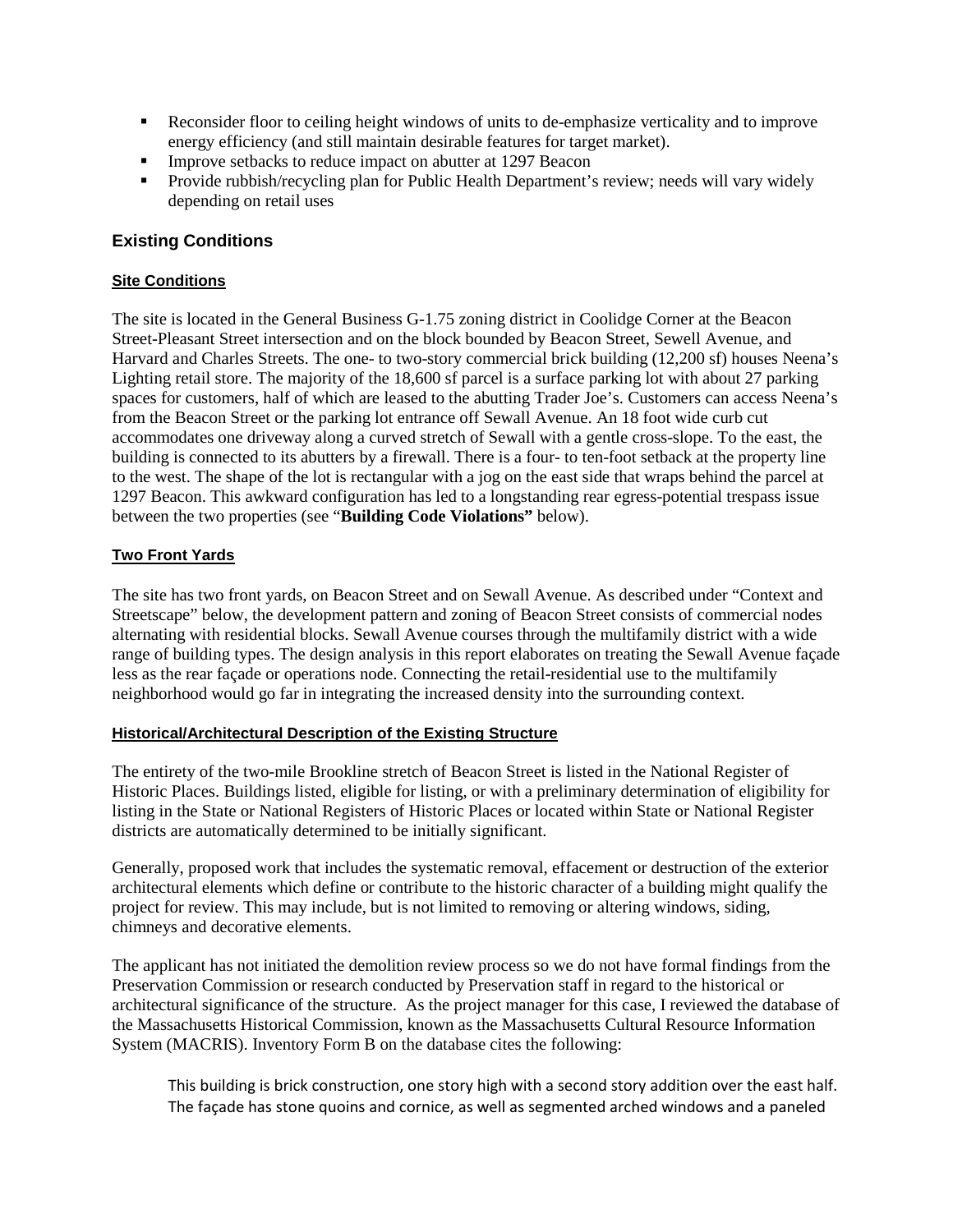parapet that are part of the original Renaissance Revival ornamentation. Although a small building, it has a very complex building history [constructed in 1937 with major additions built in 1941, 1945, 1946, and 1952 and several more permits to remodel the storefronts and alter the interior]. As indicated in the record of alterations, the building retains little architectural integrity.

#### *Massachusetts Cultural Resource Information System Inventory Form No. BKL. 1874, 1875*

Although little of the original architecture of the existing structure has been retained, architecturally significant buildings anchor the Beacon Street-Harvard Street intersection, defining Refer to **Context and Streetscape: Beacon Street National Register District"** below.

The Preservation Commission will provide its own comments about the proposal prior to the September 5 hearing.

### **Zoning and Building Code Issues**

#### **Shared Parking and the Question of Infectious Invalidity/New Nonconformities at Trader Joe's**

About twelve parking spaces along west property line are leased to Trader Joe's a tenant at 1309 Beacon Street, one the abutting properties.

It should be noted that in 2006, the current Trader Joe's received special permit relief to construct an addition on the eastern elevation of the Center Place building at 1309 Beacon. Planner Ashley Clark researched the possibility of infectious invalidity and new conformities at 1309 Beacon. **(Refer to Ms. Clark's June 29, 2018, letter to the ZBA.)**. The Zoning Board of Appeals imposed a condition on the grant of that relief that states:

Parking for customers of 1309 Beacon Street shall be made available at 1299 and 1309 Beacon Street when possible, and new and appropriate signage shall indicate the availability of the additional parking. The new signage for the parking lot shall be approved by the Planning Board.

*2006 Board of Appeals Decision Case No. BOA060041 (condition number three) Norfolk Registry of Deeds Bk 24202 p. 497.*

Building Commissioner Daniel Bennett does not interpret the condition above as definitively requiring Trader Joe's to secure parking at 1299 Beacon Street for the operation of its retail establishment as a result of the special permit relief granted in 2006. To our knowledge, the parking arrangement is in existence by a private agreement and a change to such an agreement will not create a new zoning nonconformity or make the lot at either 1299 or 1309 Beacon Street more nonconforming with regards to parking requirements.

#### **Building Code Violations**

In 2010, the Building Commissioner at the time granted a permit to the owner of 1299 Beacon to install a fence on the property line shared with abutter at 1297. The doorway on the rear façade of the bump out at 1297 Beacon is the required second means of egress and one foot in from the fence, which precludes occupants from opening the door and leaving the building.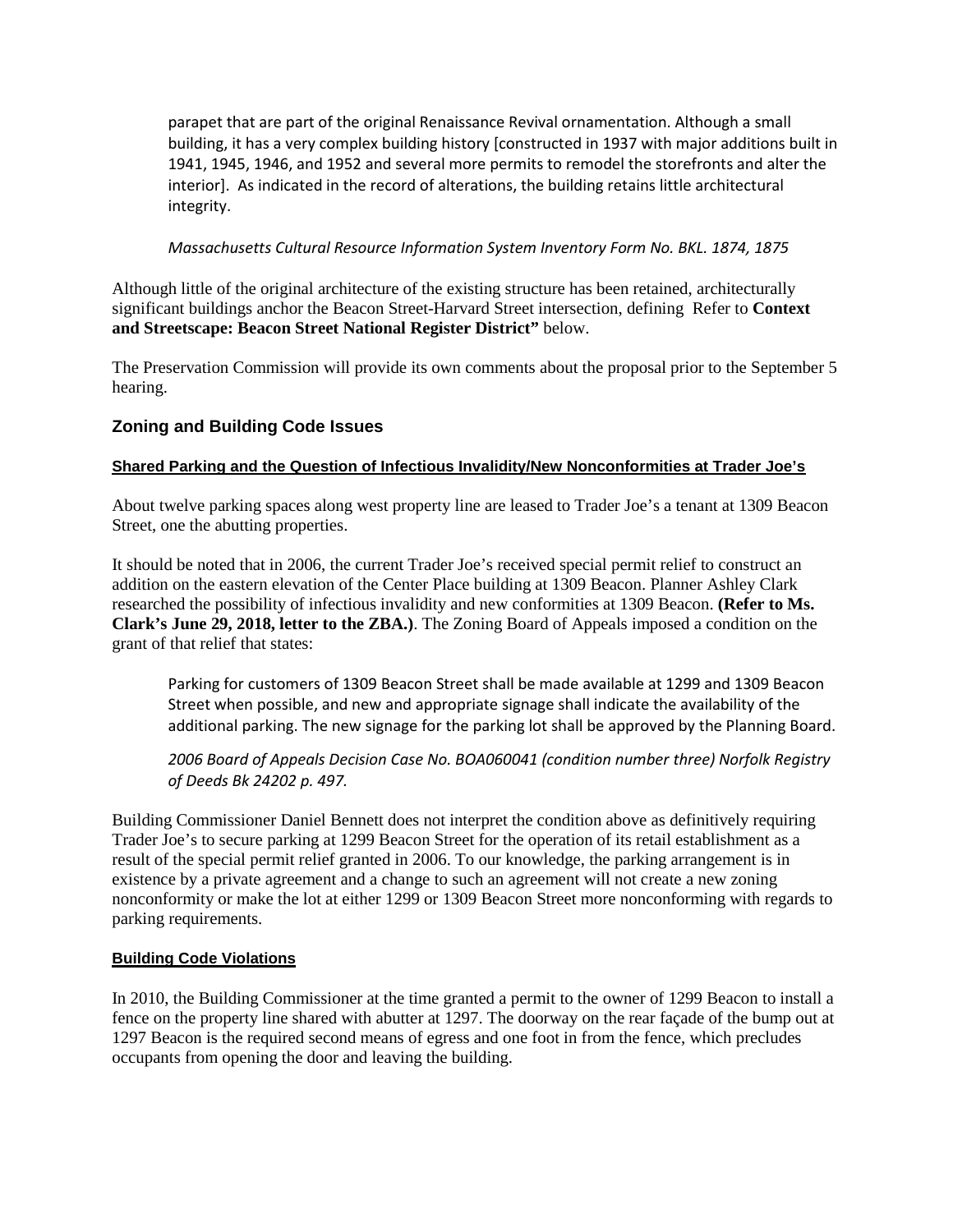The Town's current Building Commissioner, Daniel Bennett, assessed the status of the second egress at the 1297 Beacon and issued building code violations to the owners of both 1299 Beacon Street and 1297 Beacon Street. It is the Commissioner's opinion that this matter will be resolved by an appropriate court of jurisdiction via the appeals process or by the Board of Building Regulations and Standards (BBRS) for an interpretation or a response to a possible request for a building code waiver. In regard to the ZBA's responsibility, if any, concerning the impact of the proposal on the means of egress, 40B consultant Judith Barrett is awaiting advice from MassHousing and recommends a legal opinion to guide the ZBA. **(Refer to Commissioner Bennett's July 11, 2018, letter to the ZBA.)**

The Fire Department is aware of the situation and defers to the Building Department before commenting further.

# **Existing Traffic Conditions and Circulation Network**

The parcel is flanked by a highly successful Trader Joe's market and U.S. Postal Service distribution center, which are two highly intense uses that do contribute to congestion on one-way Sewall Ave. The Sewall side of the project site abuts a multifamily neighborhood and is close to a four-way stop intersection at Longwood and Sewall, heavily traveled by vehicles and pedestrians.

Both DPW and the Planning Department acknowledge the intensive use at both Trader's Joe's and the Post Office in terms of deliveries, double parking in the public, heavy pedestrian traffic, and overall traffic congestion.

Although the applicant is not responsible for existing conditions, the potential intensity of use, access, and site circulation issues may have an impact on public safety and should thoroughly assessed.

### **Police Department Comments**

The project team has mentioned a conversation with Officer Michael Murphy, Supervisor of Traffic, most recently at the June 13, 2018 hearing. I reviewed the excerpt of that hearing's transcript of that hearing with Deputy Superintendent Myles Murphy, who heads the Town's Traffic and Community Safety Division and to whom Officer Michael Murphy reports. DS Murphy and Officer Murphy both responded that the comments attributed to Officer Murphy do not reflect the Division assessment of existing traffic conditions. Although he is not able to attend the July 11 ZBA hearing, he is very willing to attend a future hearing to address any questions the ZBA may have about his assessment of existing traffic conditions.

### **Context and Streetscape**

Despite the generous width of Beacon Street designed by Olmsted in the early 1900s, the development pattern consists of one- to two-story commercial nodes with three- to four-story residential blocks and religious/institutional buildings. In fact, this commercial-residential pattern and streetwall is a character defining feature of the two-mile Brookline stretch of Beacon Street, the entirety of which is a National Register of Historic Places District.

Although the existing building no longer retains any architectural integrity, it is located to individual buildings that are notable architecturally; namely, the Art Deco Norfolk County Bank Building that houses Bank of America (1930) and the German/English Medieval style S.S. Pierce Building.

As with all of the Brookline major thoroughfares, residential neighborhoods abut these corridors. Sewell Avenue runs through a higher density multifamily district with buildings that range from 2.5 to four to high rise. Modest landscaped strips edge these properties, regardless of building type.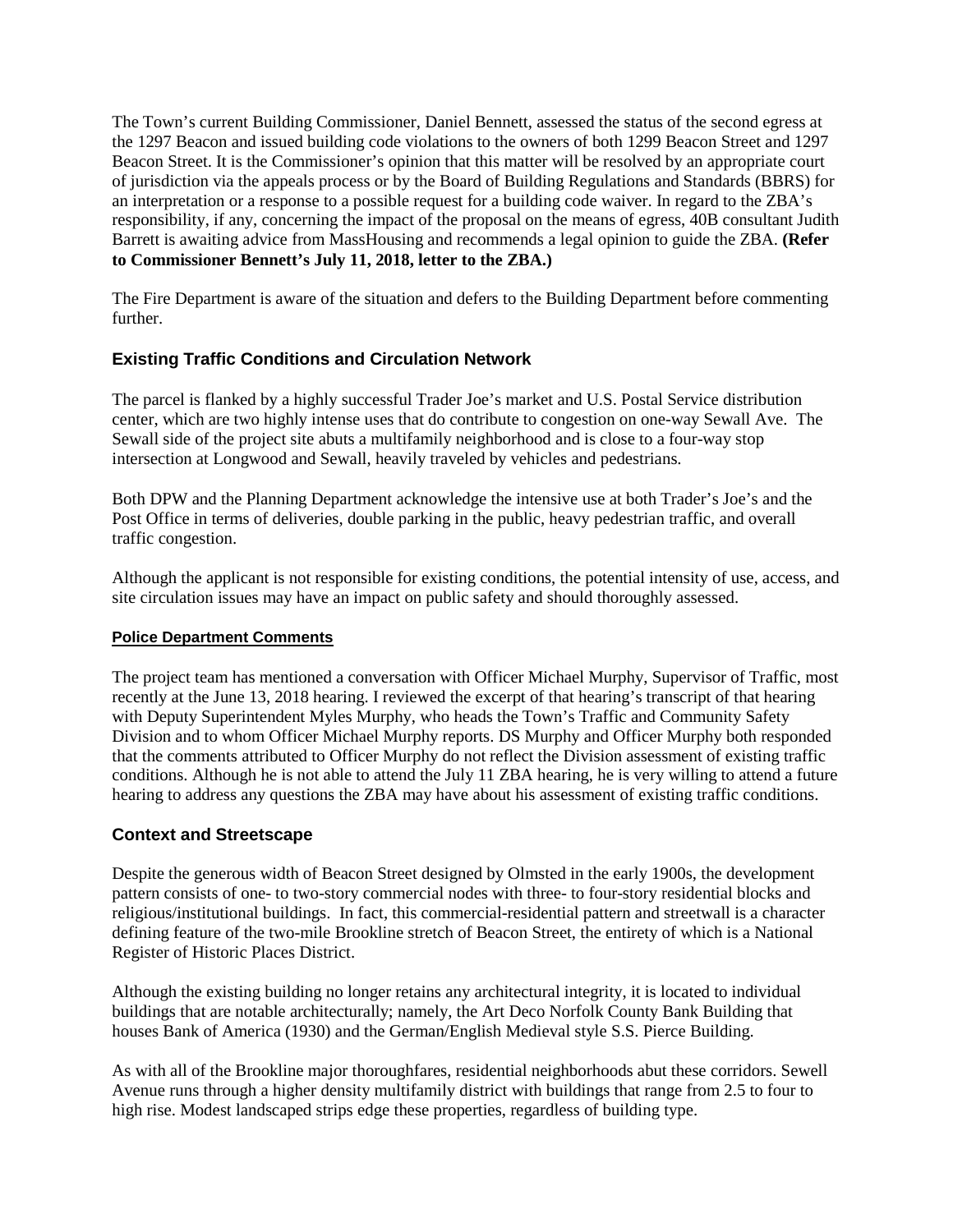Temple Sinai is a prominent religious institution and school located a few parcels away.

### **Housing Production Plan**

The project site is located along corridor identified in the Housing Production Plan as an opportunity for additional affordable housing.

### **B. Design and Project Analysis**

#### **Proposal Specifications**

The project proposed 74 units (8-10 stories and 112,351 sf) of multifamily rental housing (25% affordable), two levels of retail (12,200 sf) and one level of below grade parking with 93 parking spaces for residential and retail involving a parking stacker system and 6 surface parking space and one loading dock. Retail uses for the substantive commercial space are not yet identified.

#### **Introduction**

The main charge of the ZBA is identify issues of public, health, and environmental safety; adverse impacts that must be mitigated; and ways to better integrate a c.40B proposal of greater density than zoning allows into the surrounding context.

To address how much density this site can sustain, the site plan review must first evaluate the intensity of use. Some of the indicators to evaluate:

- Safe site circulation for both pedestrians and vehicles
- Safe access onto and out of the site
- Adequate number of parking spaces for residents, customers, visitors, and deliveries, especially for both residential and for a range of possible retail uses
- Parking operations plan to ensure safety on-site, avoid queueing onto Sewall
- Impact on the public way (need for a loading zone or necessity to back into or out a driveway on a congested street) and eliminate parking spaces on Beacon and Sewall
- Adequacy of rubbish/recycling storage areas, especially for a range of retail uses; the number of times of trash pick-up would be required

The Planning Department and Engineering and Transportation Division recommended early on that ZBA hear from traffic and parking the peer reviews first, as staff has significant concerns about the inadequate parking facilities, lack of parking management plans, unsafe site circulation, and unsafe site access and egress.

*Although the applicant has engaged skilled and experienced architects, the project team should include a professional parking design firm with civil engineers and transportation planners. In short, the feasibility of the project is largely dependent on a well-functioning site plan that best ensures traffic and pedestrian safety on and off the site. A well designed site plan and parking plan will inform site layout, setbacks, and massing.* 

### **Site Circulation, Public Safety, Off-Street Parking**

Staff questions if the project team evaluated the possibility of two below grade parking levels instead of the parking stacker system on one level of below grade parking. The current proposal would require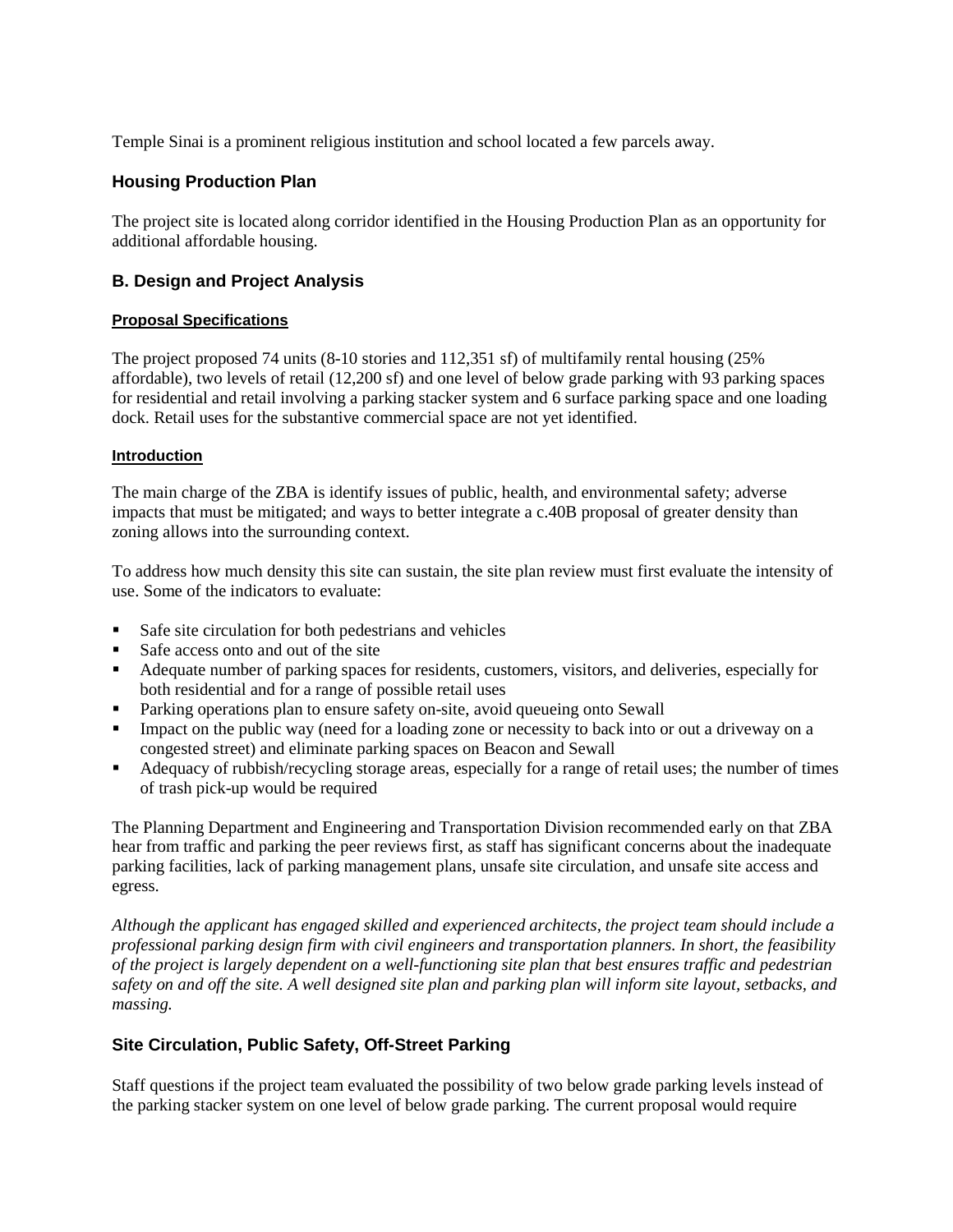parking attendants, and yet, it is not clear where overflow vehicles would be accommodated both on grade and in the garage. Staff would advise the ZBA to prohibit the overflow to be accommodated in the public way or side streets. Entering or exiting the loading areas would require backing into or out of the driveway along with tight maneuvering, which staff does not support. The columns supporting the upper levels of the structure further complicate the already constricted site circulation.

Public Works staff expressly does not support backing out of or into Sewall Avenue and want assurances that parking attendants would not double park overflow vehicles on Sewall, park on side streets, or allow queueing on Sewall Street.

Pedestrian access appears to be a modest walkway under the overhang and next to surface parking. Although the drawings are at the schematic stage, the lack of welcoming entrance to the retail-residential spaces of the building is a squandered opportunity to connect nearby residents and pedestrian to the retail space from Sewall. Moreover, the lack of visual cues for the entrance and shadows and voids created by the widespread overhang are very likely a safety hazard.

The lack of specificity around intended retail uses is a major concern, especially because proposed site conditions appear too tight for maneuvering and may be inadequate for retail in general (loading, trash pick up, frequency during peak shopping or dining periods). In addition, traffic volume will vary widely depending on the retail use.

Staff would like an assessment of the stopping sight distance analysis, especially because of the curve of the Sewall Avenue, the introduction of a second curb cut, and parked cars on the Sewall (as well as vegetative growth at the Post Office site), which may impede visibility. Some parking spaces on Sewall may need to be eliminated.

The project proposes a taxi waiting area on Beacon Street. The Transportation Administrator expects to obtain an opinion from the Transportation Board in July or August.

# **Parking Ratio**

Located in the Public Transit Overlay District, the parking requirements for two-bedrooms units and greater is 2.0 parking space per unit, or 148 spaces for the proposed project. The proposal allocates 54 of the 99 units for residential for a parking ratio of 0.73, which does not accommodate visitor parking, a drawback. Parking ratio should be increased to accommodate visitor parking. Brookline zoning requires 10% of parking spaces be allocated for visitors and tradespeople.

Parking ratio for retail is 1 space per 350 sf on the ground floor and 1 space per 600 sf on the upper floors. The proposed allocation of 45 appears to surpass that threshold.

Staff recommends assessing the design of the garage parking to ensure that the number of spaces proposed can actually be accommodated, especially after required support columns and dimensions of the parking stacker mechanism are accommodated.

### **Architecture: Massing, Height, Scale, and Street Wall**

After addressing functions like parking, deliveries, site access and circulation, rubbish management and how that assessment might scale back the density of the project, focus can turn to the massing of the project and its relationship and impact on the surrounding neighborhood. The concern is not so much the height of the project in and of itself, but the arrangement of the volumes on the site and the scale perceived by pedestrians. The project team can look to the existing development pattern of one- to two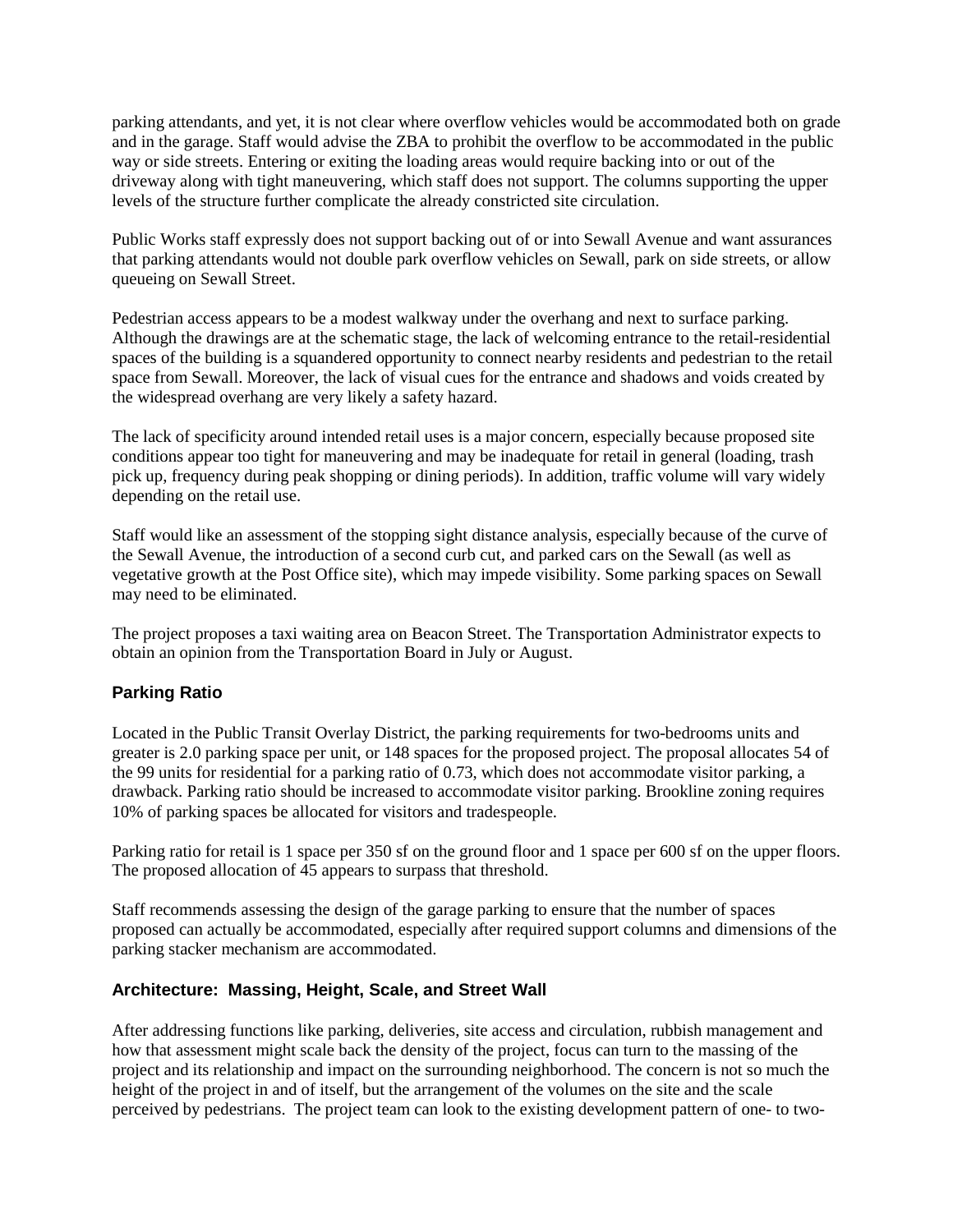story commercial and three- to four-story residential to articulate the massing more effectively without necessary reducing overall height. As mentioned earlier, character defining features of the Beacon Street National Register District are the one- to two- story commercial nodes and alternating three- to four-story residential blocks. Segmenting the volume to reinforce the *perception* of that development pattern would better integrate the project in the surrounding context.

The first three to four stories of the project of the most critical, as it a way to introduce segments that relate better to pedestrian scale in this highly walkable area. Could the volumes be arranged with the bulk at a four-story base and deeper stepbacks to concentrate the volume at the floors above? This treatment may be an opportunity to improve shadow impacts when most pedestrians will be walking on Beacon.

The retail area on Beacon Street reads as four stories of blank space. (The first two floors are each 18 feet floor to ceiling, and compared to the 10'-9" high floors above, they are essentially double-height floors.) During the day, the visual retail displays might be striking, but how will this expanse of glass translate at night after business hours? The potential for four stories of dark voids detracts from the activated streetscape associated with Coolidge Corner. Attempts to reinforce the one-story segmentation seem weak. Breaking up the retail façade to reinforce the one- to two-story commercial pattern along Beacon Street is encouraged.

The proposed arrangement attaches a perceived 10 story box to a perceived 12 story box at the so-called rear. This relegates the Sewall façade to function as the rear of the building, when a more welcoming façade could extend some of the residential qualities to the project or create a connection to the retail space.

The overhang at the Sewall Avenue spans the width of the site and is 18 feet above the ground. Compare this two-story void with corresponding two floors of the multifamily across the street or a 5'-5" pedestrian walking by it. The resulting space emphasizes the lack of pedestrian scale and creates a dark void and shadows that are not comfortable for residents and pedestrians at night.

Floor to ceiling windows are a trend in luxury apartments but at night they feel cold to occupants. Their outward appearance contributes to the verticality of the building and its sense of being largely out of scale with the existing development pattern. More critically, they are not the most energy efficient design treatment.

Aside from the building code issued raised by the Commissioner, the Planning Department feels that proximity of the proposed building to the property line at 1297 Beacon and the fact all windows at 1297 Beacon would be blocked by the project creates an oppressive effect that should be improved.

# **Rubbish and Recycling**

Rubbish and recycling accommodations will vary depending on the retail uses, which should be specified.

- Will trash/recycling pick-up be managed by a private service?
- How many times per week is pick-up for trash and for recycling planned?
- How many trash and recycling receptacles are planned and what size containers are proposed?
- Will there be a trash compactor on the site? (If so, the Fire Department must also evaluate this arrangement for safety.)
- Is the trash storage room adequately sized to accommodate receptacles?
- Are any receptacles proposed for outdoor storage? (Staff does not recommend outdoor storage of trash/recycling receptacles.)